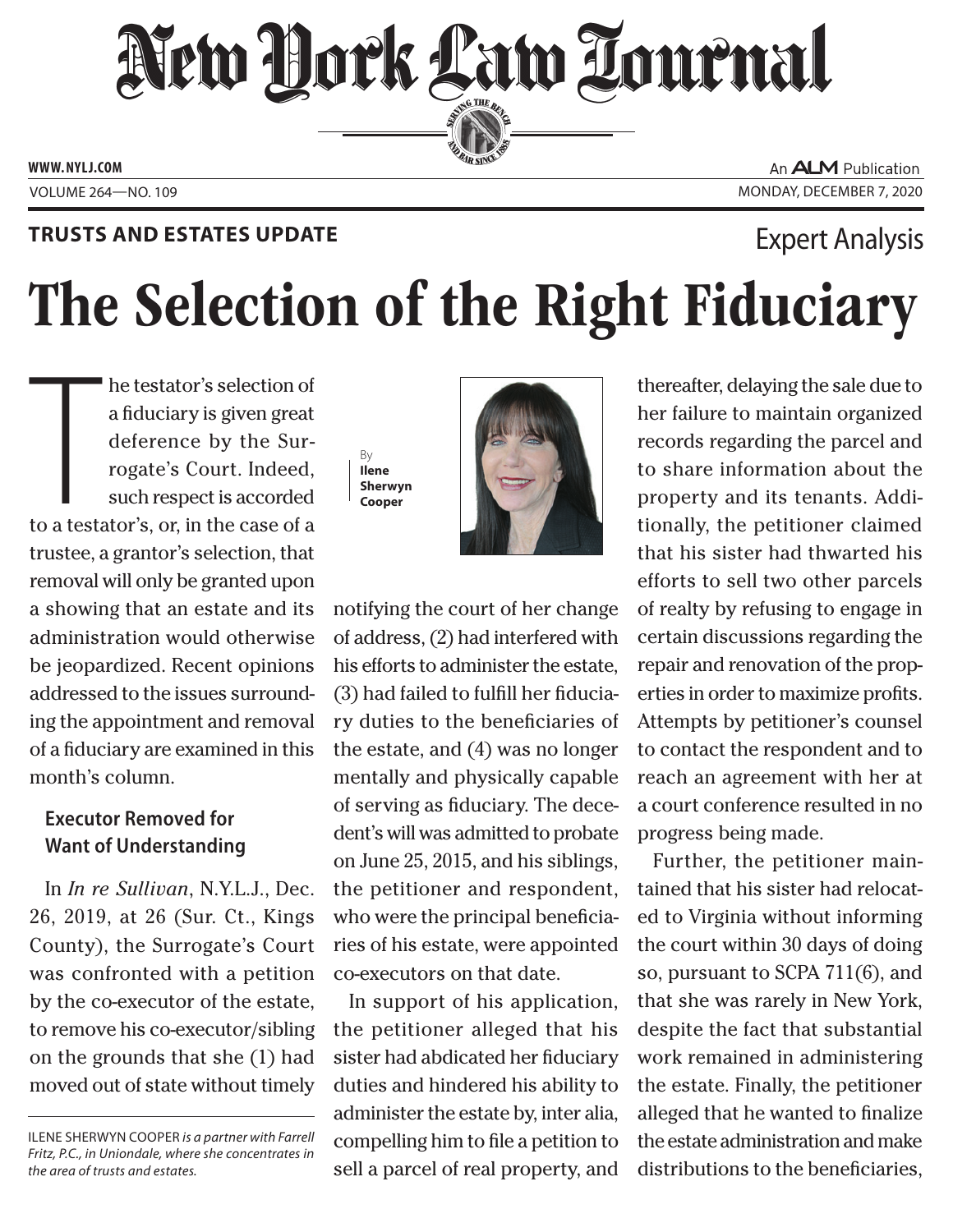and that it would not be possible if the respondent continued as his co-fiduciary.

Although respondent objected to the petition, she failed to submit an affidavit in support of the objections. The court found the affidavit submitted by her counsel unavailing.

The court opined that a fiduciary could be removed without a hearing where the misconduct alleged is established by undisputed facts or concessions. Nevertheless, a fiduciary's letters may be revoked for the sole reason of failure without sufficient reason to notify the court of a change of address within 30 days. Accordingly, the court concluded that removal of the respondent was warranted on that basis alone.

Moreover, the court noted that while a testator's selection of a fiduciary must be accorded deference, where the lack of cooperation between fiduciaries interferes with the proper administration of an estate or future cooperation seems improbable, a co-fiduciary may be removed. To this extent, the court found that the continuation of the respondent in office would only result in further intractable delay in administering the estate and wasting of the estate's assets. Finally, the court observed that since the respondent did not refute allegations of her physical or mental inability to serve, the

court held that the removal was required due to the respondent's "want of understanding" of her fiduciary duties, and her unfitness to fulfill the execution of her office. See SCPA 711(8).

In 'In re Aoki', the court suspended the letters of trusteeship issued to the decedent's surviving spouse with respect to a trust created under his last will and testament, and scheduled a full evidentiary hearing on the issue of her revocation.

#### **Suspension Of Letters Ordered**

In *In re Aoki*, N.Y.L.J., March 16, 2020, at 23 (Sur. Ct. New York County), the court suspended the letters of trusteeship issued to the decedent's surviving spouse with respect to a trust created under his last will and testament, and scheduled a full evidentiary hearing on the issue of her revocation. The court found that the petitioners, the decedent's two children and residuary beneficiaries of the trust, provided substantial evidence of waste and mismanagement of trust assets by the trustee. This evidence included, inter alia, proof that the trustee caused a wholly owned corporate asset of the trust to engage in litigation and eventually lose its license to operate a restaurant in Hawaii. The concededly valuable license was for the running of the only restaurant in

a franchise that the trust retained in the United States.

The trustee's conduct in this regard became the subject of factfinding on the record by the U.S. District Court in several of its decisions, and by members of arbitration panels involved in the litigation that eventuated in the loss of the subject license. The court held that its decision to suspend the trustee's authority was made in view of those findings, which the court found described conduct that jeopardized the trust estate.

#### **Summary Judgment Granted Removing Trustee**

In *In re Gadsden*, N.Y.L.J., March 25, 2019, at 29 (Sur. Ct. Kings County), the court granted the petitioner's motion for summary judgment and removed the trustee of the subject inter vivos trust. In support of her request for removal, the petitioner alleged, inter alia, that the respondent had failed to comply with court orders, failed to distribute trust assets in a timely manner, neglected to pay real estate taxes since 2012 on the trust real estate, and converted trust funds to his own personal use.

The application was opposed by the respondent who indicated, inter alia, that he was ready to transfer title to each of the trust beneficiaries in compliance with a prior court order. Further, respondent alleged that the